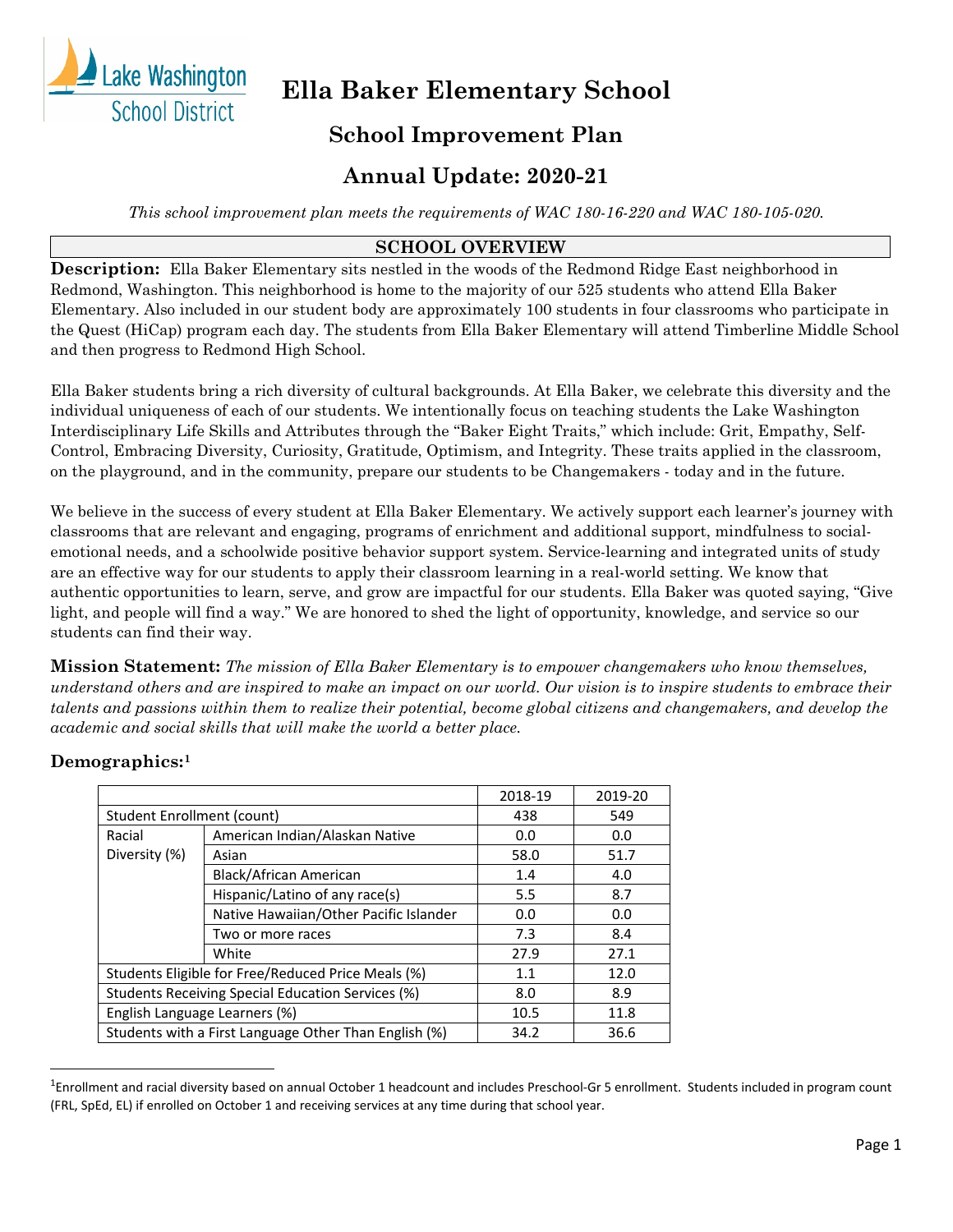# **ACADEMIC PERFORMANCE DATA: LITERACY**

|              | .       |         |                              |         |  |  |  |  |  |  |  |  |
|--------------|---------|---------|------------------------------|---------|--|--|--|--|--|--|--|--|
| Grade        |         |         | Percent at or above standard |         |  |  |  |  |  |  |  |  |
|              | 2016-17 | 2017-18 | 2018-19                      | 2019-20 |  |  |  |  |  |  |  |  |
| Kindergarten | n/a     | n/a     | 84                           | n/a     |  |  |  |  |  |  |  |  |
| $1st$ Grade  | n/a     | n/a     | 91                           | n/a     |  |  |  |  |  |  |  |  |
| $2nd$ Grade  | n/a     | n/a     | 80                           | n/a     |  |  |  |  |  |  |  |  |

| Group/Program             |         | Percent at or above standard |         |         | Group/Program             |         | Percent at or above standard |         |
|---------------------------|---------|------------------------------|---------|---------|---------------------------|---------|------------------------------|---------|
|                           | 2016-17 | 2017-18                      | 2018-19 | 2019-20 |                           | 2016-17 | 2017-18                      | 2018-19 |
| Asian                     | n/a     | n/a                          | 97      | n/a     | Asian                     | n/a     | n/a                          | 93      |
| Black/African<br>American | n/a     | n/a                          | ۰       | n/a     | Black/African<br>American | n/a     | n/a                          | 58      |
| Hispanic/Latino           | n/a     | n/a                          | 67      | n/a     | Hispanic/Latino           | n/a     | n/a                          | 62      |
| Two or more races         | n/a     | n/a                          | 91      | n/a     | Two or more races         | n/a     | n/a                          | 86      |
| White                     | n/a     | n/a                          | 75      | n/a     | White                     | n/a     | n/a                          | 85      |
| English Learner           | n/a     | n/a                          | 76      | n/a     | English Learner           | n/a     | n/a                          |         |
| Low Income                | n/a     | n/a                          | 43      | n/a     | Low Income                | n/a     | n/a                          | 43      |
| <b>Special Education</b>  | n/a     | n/a                          | 60      | n/a     | <b>Special Education</b>  | n/a     | n/a                          | 60      |

### **ACADEMIC PERFORMANCE DATA: MATH**

### **MATH: By Grade Level, Smarter Balanced Assessment SCIENCE: By Grade Level, WCAS[5](#page-1-3)**

| Grade                 |         | Percent at or above standard |         |         |
|-----------------------|---------|------------------------------|---------|---------|
|                       | 2016-17 | 2017-18                      | 2018-19 | 2019-20 |
| 3 <sup>rd</sup> Grade | n/a     | n/a                          | 83      | n/a     |
| 4 <sup>th</sup> Grade | n/a     | n/a                          | 87      | n/a     |
| 5 <sup>th</sup> Grade | n/a     | n/a                          | 88      | n/a     |

#### **MATH: By Group/Program, Smarter Balanced Assessment5 SCIENCE: By Group/Program, WCAS**

| Group/Program             |         | Percent at or above standard |         |         | Group/Program             |         | Percent at or above standard |         |
|---------------------------|---------|------------------------------|---------|---------|---------------------------|---------|------------------------------|---------|
|                           | 2016-17 | 2017-18                      | 2018-19 | 2019-20 |                           | 2016-17 | 2017-18                      | 2018-19 |
| Asian                     | n/a     | n/a                          | 97      | n/a     | Asian                     | n/a     | n/a                          | 95      |
| Black/African<br>American | n/a     | n/a                          | 50      | n/a     | Black/African<br>American | n/a     | n/a                          |         |
| Hispanic/Latino           | n/a     | n/a                          | 69      | n/a     | Hispanic/Latino           | n/a     | n/a                          |         |
| Two or more races         | n/a     | n/a                          | 64      | n/a     | Two or more races         | n/a     | n/a                          |         |
| White                     | n/a     | n/a                          | 77      | n/a     | White                     | n/a     | n/a                          | 94      |
| English Learner           | n/a     | n/a                          | -       | n/a     | English Learner           | n/a     | n/a                          |         |
| Low Income                | n/a     | n/a                          | 43      | n/a     | Low Income                | n/a     | n/a                          |         |
| <b>Special Education</b>  | n/a     | n/a                          | 55      | n/a     | <b>Special Education</b>  | n/a     | n/a                          |         |

### **READING: By Grade Level, DIBELS Assessment[2](#page-1-0) ELA: By Grade Level, Smarter Balanced Assessment**

| Grade                 |         |         | Percent at or above standard |         |  | Grade                 |         |         | Percent at or above standard |         |
|-----------------------|---------|---------|------------------------------|---------|--|-----------------------|---------|---------|------------------------------|---------|
|                       | 2016-17 | 2017-18 | 2018-19                      | 2019-20 |  |                       | 2016-17 | 2017-18 | 2018-19                      | 2019-20 |
| Kindergarten          | n/a     | n/a     | 84                           | n/a     |  | 3 <sup>rd</sup> Grade | n/a     | n/a     | 86                           | n/a     |
| $1st$ Grade           | n/a     | n/a     | 91                           | n/a     |  | 4 <sup>th</sup> Grade | n/a     | n/a     | 87                           | n/a     |
| 2 <sup>nd</sup> Grade | n/a     | n/a     | 80                           | n/a     |  | 5 <sup>th</sup> Grade | n/a     | n/a     | 90                           | n/a     |

#### **READING: By Group/Program, DIBELS Assessment[3](#page-1-1) ELA: By Group/Program, Smarter Balanced Assessment [4](#page-1-2)**

| Group/Program             |         | Percent at or above standard |         |         | Group/Program             |         | Percent at or above standard<br>2018-19<br>2017-18<br>n/a<br>93<br>n/a<br>n/a<br>58<br>n/a<br>n/a<br>62<br>n/a<br>n/a<br>86<br>n/a<br>n/a<br>85<br>n/a<br>n/a<br>n/a<br>$\overline{\phantom{a}}$<br>n/a<br>43<br>n/a |    |         |
|---------------------------|---------|------------------------------|---------|---------|---------------------------|---------|----------------------------------------------------------------------------------------------------------------------------------------------------------------------------------------------------------------------|----|---------|
|                           | 2016-17 | 2017-18                      | 2018-19 | 2019-20 |                           | 2016-17 |                                                                                                                                                                                                                      |    | 2019-20 |
| Asian                     | n/a     | n/a                          | 97      | n/a     | Asian                     | n/a     |                                                                                                                                                                                                                      |    |         |
| Black/African<br>American | n/a     | n/a                          |         | n/a     | Black/African<br>American | n/a     |                                                                                                                                                                                                                      |    |         |
| Hispanic/Latino           | n/a     | n/a                          | 67      | n/a     | Hispanic/Latino           | n/a     |                                                                                                                                                                                                                      |    |         |
| Two or more races         | n/a     | n/a                          | 91      | n/a     | Two or more races         | n/a     |                                                                                                                                                                                                                      |    |         |
| White                     | n/a     | n/a                          | 75      | n/a     | White                     | n/a     |                                                                                                                                                                                                                      |    |         |
| English Learner           | n/a     | n/a                          | 76      | n/a     | English Learner           | n/a     |                                                                                                                                                                                                                      |    |         |
| Low Income                | n/a     | n/a                          | 43      | n/a     | Low Income                | n/a     |                                                                                                                                                                                                                      |    |         |
| <b>Special Education</b>  | n/a     | n/a                          | 60      | n/a     | <b>Special Education</b>  | n/a     | n/a                                                                                                                                                                                                                  | 60 | n/a     |

### **ACADEMIC PERFORMANCE DATA: SCIENCE**

| Grade                 |         | Percent at or above standard<br>2018-19<br>2017-18<br>83<br>n/a<br>n/a<br>n/a |  |         | Grade                 |         | Percent at or above standard |         |         |
|-----------------------|---------|-------------------------------------------------------------------------------|--|---------|-----------------------|---------|------------------------------|---------|---------|
|                       | 2016-17 |                                                                               |  | 2019-20 |                       | 2016-17 | 2017-18                      | 2018-19 | 2019-20 |
| 3 <sup>rd</sup> Grade |         |                                                                               |  |         | 5 <sup>th</sup> Grade | n/a     | n/a                          | 90      | n/a     |

| Group/Program             |         | Percent at or above standard |         |         | Group/Program             |         | Percent at or above standard |                          |         |
|---------------------------|---------|------------------------------|---------|---------|---------------------------|---------|------------------------------|--------------------------|---------|
|                           | 2016-17 | 2017-18                      | 2018-19 | 2019-20 |                           | 2016-17 | 2017-18                      | 2018-19                  | 2019-20 |
| Asian                     | n/a     | n/a                          | 97      | n/a     | Asian                     | n/a     | n/a                          | 95                       | n/a     |
| Black/African<br>American | n/a     | n/a                          | 50      | n/a     | Black/African<br>American | n/a     | n/a                          |                          | n/a     |
| Hispanic/Latino           | n/a     | n/a                          | 69      | n/a     | Hispanic/Latino           | n/a     | n/a                          |                          | n/a     |
| Two or more races         | n/a     | n/a                          | 64      | n/a     | Two or more races         | n/a     | n/a                          | $\overline{\phantom{a}}$ | n/a     |
| White                     | n/a     | n/a                          | 77      | n/a     | White                     | n/a     | n/a                          | 94                       | n/a     |
| English Learner           | n/a     | n/a                          |         | n/a     | English Learner           | n/a     | n/a                          | $\overline{\phantom{a}}$ | n/a     |
| Low Income                | n/a     | n/a                          | 43      | n/a     | Low Income                | n/a     | n/a                          | $\overline{\phantom{a}}$ | n/a     |
| <b>Special Education</b>  | n/a     | n/a                          | 55      | n/a     | <b>Special Education</b>  | n/a     | n/a                          | $\overline{\phantom{a}}$ | n/a     |

 **<sup>=</sup> cohort track n/a = not available**

<span id="page-1-1"></span><span id="page-1-0"></span><sup>2</sup> Based on DIBELS Next Assessment, End-of-Year Benchmark.<br>3 Grades K-2 combined. Student/Program groups with less than 10 students marked as "-" and data not displayed due to privacy reasons. "American Indian/Alaskan Native" and "Native Hawaiian/Other Pacific Islander" not included in report due to fewer than 10 students in all categories.

<span id="page-1-2"></span><sup>&</sup>lt;sup>4</sup> Grades 3-5 combined. Student/Program groups with less than 10 students marked as "-" and data not displayed due to privacy reasons.

<span id="page-1-3"></span> $5$  WCAS = Washington Comprehensive Assessment of Science. Given only to  $5<sup>th</sup>$  grade at the elementary level. Assessment first given in 2017-18.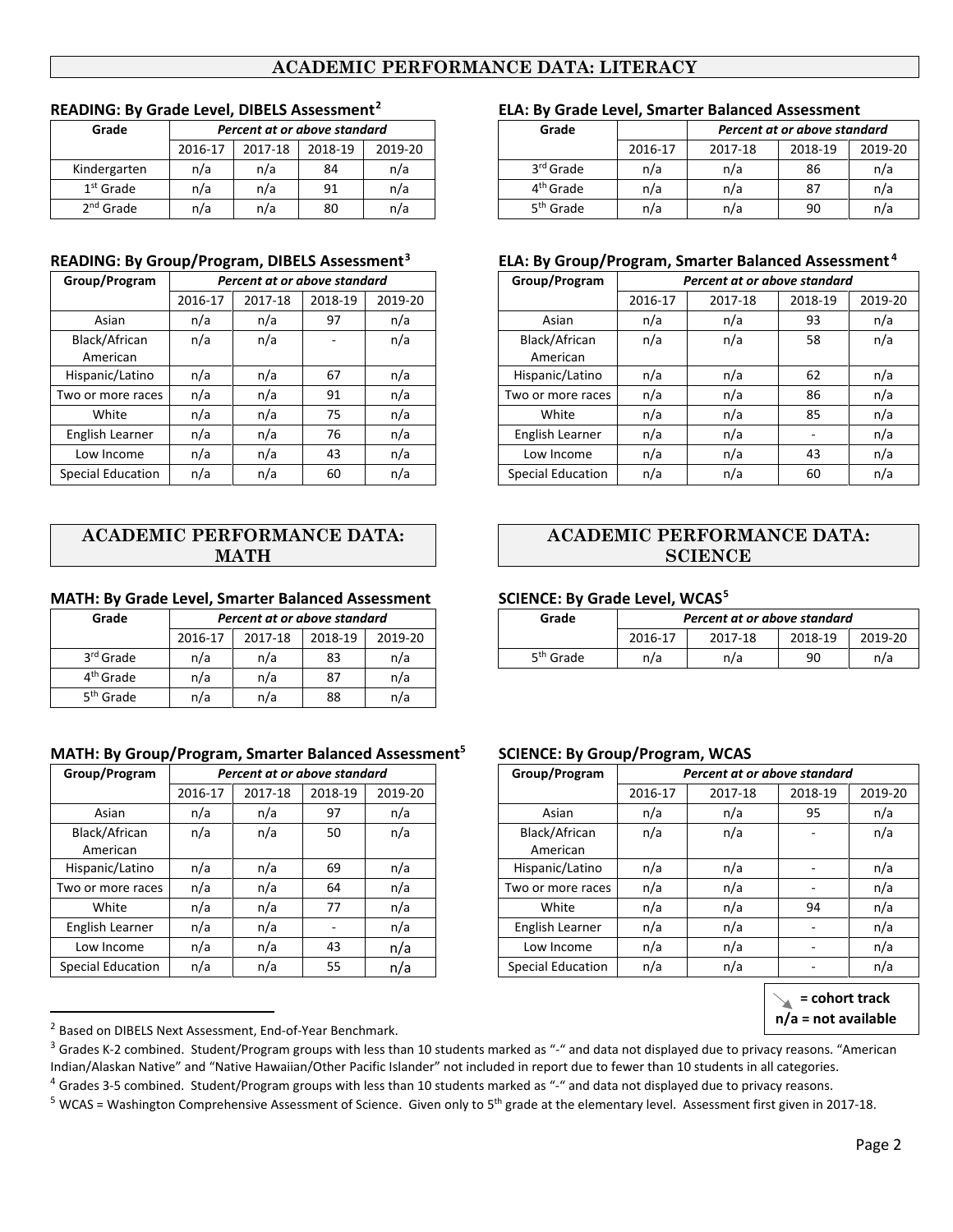### **ATTENDANCE DATA**

| Grade                 |         | Percent avoiding chronic absenteeism |         |         | Group/Progran   |
|-----------------------|---------|--------------------------------------|---------|---------|-----------------|
|                       | 2016-17 | 2017-18                              | 2018-19 | 2019-20 |                 |
| Kindergarten          | n/a     | n/a                                  | 87      | n/a     | Asian           |
| $1st$ Grade           | n/a     | n/a                                  | 92      | n/a     | Black/African   |
|                       |         |                                      |         |         | American        |
| 2 <sup>nd</sup> Grade | n/a     | n/a                                  | 93      | n/a     | Hispanic/Latino |
| 3rd Grade             | n/a     | n/a                                  | 89      | n/a     | Two or more rac |
| 4 <sup>th</sup> Grade | n/a     | n/a                                  | 96      | n/a     | White           |
| 5 <sup>th</sup> Grade | n/a     | n/a                                  | 96      | n/a     | English Learner |

#### **ATTENDANCE: By Grade ATTENDANCE: By Group/Program[6](#page-2-0)**

| Grade                 |         | Percent avoiding chronic absenteeism |         |         | Group/Program             |         | Percent avoiding chronic absenteeism |         |         |
|-----------------------|---------|--------------------------------------|---------|---------|---------------------------|---------|--------------------------------------|---------|---------|
|                       | 2016-17 | 2017-18                              | 2018-19 | 2019-20 |                           | 2016-17 | 2017-18                              | 2018-19 | 2019-20 |
| Kindergarten          | n/a     | n/a                                  | 87      | n/a     | Asian                     | n/a     | n/a                                  | 92      | n/a     |
| $1st$ Grade           | n/a     | n/a                                  | 92      | n/a     | Black/African<br>American | n/a     | n/a                                  | 93      | n/a     |
| 2 <sup>nd</sup> Grade | n/a     | n/a                                  | 93      | n/a     | Hispanic/Latino           | n/a     | n/a                                  | 89      | n/a     |
| 3 <sup>rd</sup> Grade | n/a     | n/a                                  | 89      | n/a     | Two or more races         | n/a     | n/a                                  | 94      | n/a     |
| 4 <sup>th</sup> Grade | n/a     | n/a                                  | 96      | n/a     | White                     | n/a     | n/a                                  | 92      | n/a     |
| 5 <sup>th</sup> Grade | n/a     | n/a                                  | 96      | n/a     | English Learner           | n/a     | n/a                                  | 91      | n/a     |
|                       |         |                                      |         |         | Low Income                | n/a     | n/a                                  | 94      | n/a     |
|                       |         |                                      |         |         | <b>Special Education</b>  | n/a     | n/a                                  | 92      | n/a     |

### **WASHINGTON SCHOOL IMPROVEMENT FRAMEWORK (WSIF) DATA**

|                                | All             | Asian | Black/   | Hispanic/ | Two or | White | English  | Low                      | Students     |
|--------------------------------|-----------------|-------|----------|-----------|--------|-------|----------|--------------------------|--------------|
|                                | <b>Students</b> |       | African  | Latino    | more   |       | Language | income                   | with         |
|                                |                 |       | American |           | races  |       | Learners |                          | disabilities |
| <b>ELA Proficiency Rate</b>    | 91              | 95    |          |           |        | 88    |          | $\sim$                   |              |
| (%)                            |                 |       |          |           |        |       |          |                          |              |
| Math Proficiency Rate          | 90              | 97    |          |           |        | 80    |          |                          |              |
| (%)                            |                 |       |          |           |        |       |          |                          |              |
| <b>ELA Median Student</b>      | 55              | 57    |          |           |        | 44    |          | $\overline{\phantom{0}}$ |              |
| Growth Percentile <sup>8</sup> |                 |       |          |           |        |       |          |                          |              |
| Math Median Student            | 55.5            | 55.5  |          |           |        | 48    |          |                          |              |
| <b>Growth Percentile</b>       |                 |       |          |           |        |       |          |                          |              |
| EL Progress Rate (%)           |                 | n/a   | n/a      | n/a       | n/a    | n/a   | n/a      | n/a                      | n/a          |
|                                |                 |       |          |           |        |       |          |                          |              |
| Regular Attendance             | 95              | 94    |          |           |        | 94    | 94       | $\sim$                   | 90           |
| Rate (%)                       |                 |       |          |           |        |       |          |                          |              |

#### **MOST RECENT WSIF 3-YEAR SUMMARY[7](#page-2-1)**

 **= cohort track n/a = not available**

<span id="page-2-0"></span><sup>&</sup>lt;sup>6</sup> Grades K-5 combined. Student/Program groups with less than 10 students marked as "-" and data not displayed due to privacy reasons.

<span id="page-2-1"></span> $^7$  Washington School Improvement Framework measures compile data across three years (2017-2019) and include both the general education assessment (Smarter Balanced assessments) and the alternative assessment for student with severe cognitive disabilities (WA-AIM). OSPI suppression rules apply to some data marked as "-" and not displayed due to privacy reasons.

<span id="page-2-2"></span> $8$  Median Student Growth Percentile is calculated by ordering individual student growth percentiles from lowest to highest and identifying the middle score. Washington State defines an SGP of 1-33 as low, 34-66 as typical, and 67-99 as high.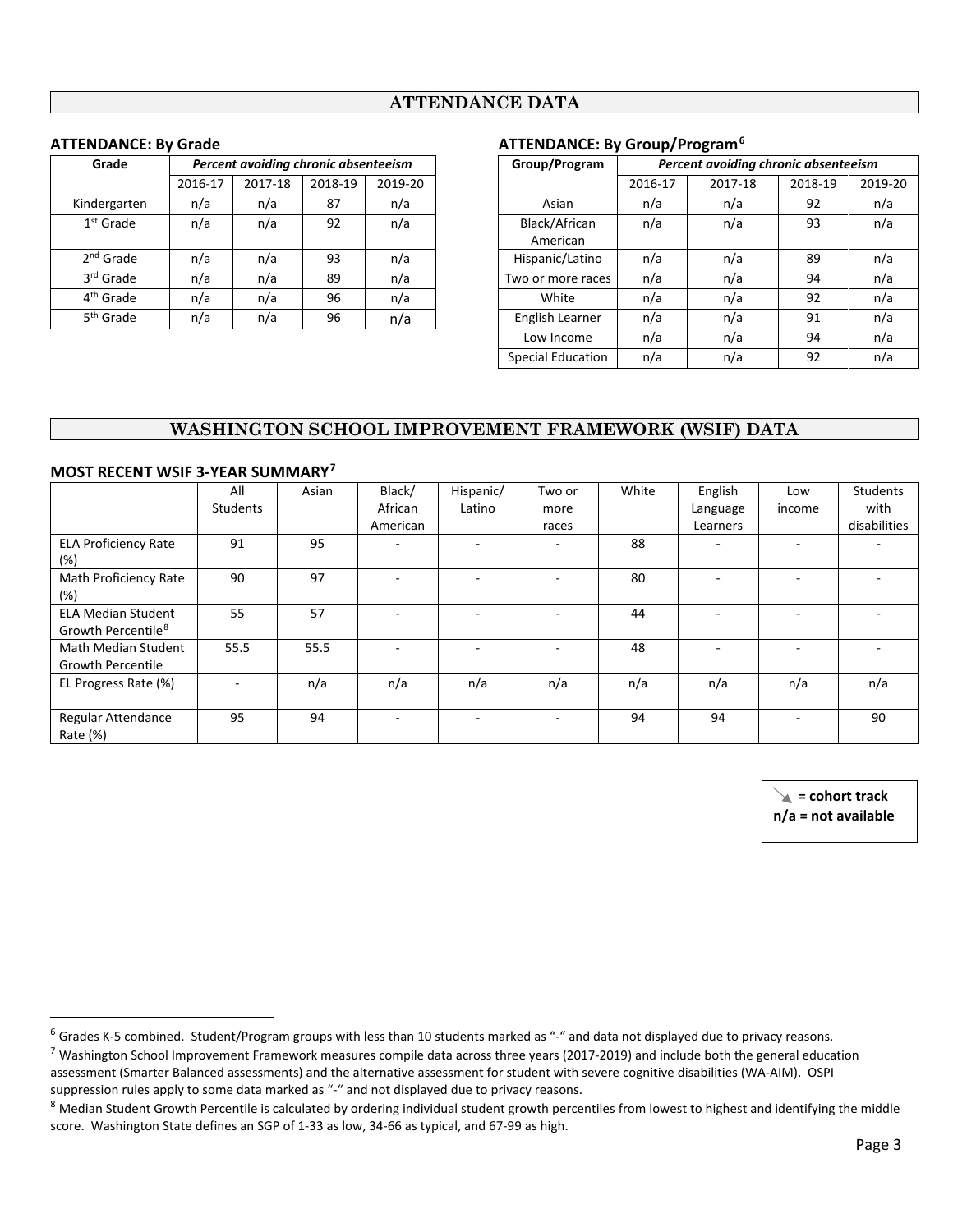# **CONTINUOUS IMPROVEMENT PRIORITIES**

Our target is that all students and student groups are improving, with all gaps closing, each year. The following priorities have been set to guide us in achieving this.

| Priority #1                                                    |                                                                                                                                                                                                                                                                                                                                                                                                                                                                                                                                                                                                                                 |                                                                                                                                                     |            |                              |                                                 |                                    |
|----------------------------------------------------------------|---------------------------------------------------------------------------------------------------------------------------------------------------------------------------------------------------------------------------------------------------------------------------------------------------------------------------------------------------------------------------------------------------------------------------------------------------------------------------------------------------------------------------------------------------------------------------------------------------------------------------------|-----------------------------------------------------------------------------------------------------------------------------------------------------|------------|------------------------------|-------------------------------------------------|------------------------------------|
| <b>Priority Area</b>                                           | English Language Arts/Literacy                                                                                                                                                                                                                                                                                                                                                                                                                                                                                                                                                                                                  |                                                                                                                                                     |            |                              |                                                 |                                    |
| <b>Focus</b> Area                                              | Reading & Literacy                                                                                                                                                                                                                                                                                                                                                                                                                                                                                                                                                                                                              |                                                                                                                                                     |            |                              |                                                 |                                    |
| <b>Focus Grade Level(s)</b>                                    | $3-5$                                                                                                                                                                                                                                                                                                                                                                                                                                                                                                                                                                                                                           |                                                                                                                                                     |            |                              |                                                 |                                    |
| <b>Desired Outcome</b>                                         | Spring 2022.                                                                                                                                                                                                                                                                                                                                                                                                                                                                                                                                                                                                                    | 75% of Grade 3-5 students who are identified as Low-Income will score at or<br>above standard as measured by the Smarter Balanced ELA Assessment in |            |                              |                                                 |                                    |
| <b>Alignment with District</b><br><b>Strategic Initiatives</b> |                                                                                                                                                                                                                                                                                                                                                                                                                                                                                                                                                                                                                                 | Multi-Tiered Systems of Support - Academics (MTSS-A)                                                                                                |            |                              |                                                 |                                    |
| <b>Data and Rationale</b><br><b>Supporting Focus Area</b>      | In comparison to the overall student body, where 88% of our students are at or<br>above standard on the ELA Smarter Balanced Assessment, only 43% of our<br>students who are identified as Low Income scored at or above standard. The<br>vast majority of these students were new to Ella Baker in the Spring of 2019.<br>We believe that the actions described below will make a dramatic impact on the<br>educational growth of our students. We understand this work will take time<br>and intentional collaboration; therefore, a three-year goal is most appropriate.<br>ELA: By Grade Level, Smarter Balanced Assessment |                                                                                                                                                     |            |                              |                                                 |                                    |
|                                                                |                                                                                                                                                                                                                                                                                                                                                                                                                                                                                                                                                                                                                                 | Grade                                                                                                                                               |            | Percent at or above standard |                                                 |                                    |
|                                                                |                                                                                                                                                                                                                                                                                                                                                                                                                                                                                                                                                                                                                                 |                                                                                                                                                     | 2016-17    | 2017-18                      | 2018-19                                         |                                    |
|                                                                |                                                                                                                                                                                                                                                                                                                                                                                                                                                                                                                                                                                                                                 | 3rd Grade                                                                                                                                           | n/a        | n/a                          | 86                                              |                                    |
|                                                                |                                                                                                                                                                                                                                                                                                                                                                                                                                                                                                                                                                                                                                 | 4 <sup>th</sup> Grade                                                                                                                               | n/a        | n/a                          | 87                                              |                                    |
|                                                                |                                                                                                                                                                                                                                                                                                                                                                                                                                                                                                                                                                                                                                 | 5 <sup>th</sup> Grade                                                                                                                               | n/a        | n/a                          | 90                                              |                                    |
|                                                                | ELA: By Group/Program, Smarter Balanced Assessment <sup>5</sup><br>Group/Program<br>Percent at or above standard                                                                                                                                                                                                                                                                                                                                                                                                                                                                                                                |                                                                                                                                                     |            |                              |                                                 |                                    |
|                                                                |                                                                                                                                                                                                                                                                                                                                                                                                                                                                                                                                                                                                                                 |                                                                                                                                                     | 2016-17    | 2017-18                      | 2018-19                                         |                                    |
|                                                                |                                                                                                                                                                                                                                                                                                                                                                                                                                                                                                                                                                                                                                 | Asian                                                                                                                                               | n/a        | n/a                          | 93                                              |                                    |
|                                                                |                                                                                                                                                                                                                                                                                                                                                                                                                                                                                                                                                                                                                                 | <b>Black/African American</b>                                                                                                                       | n/a        | n/a                          | 58                                              |                                    |
|                                                                |                                                                                                                                                                                                                                                                                                                                                                                                                                                                                                                                                                                                                                 | Hispanic/Latino                                                                                                                                     | n/a        | n/a                          | 62                                              |                                    |
|                                                                |                                                                                                                                                                                                                                                                                                                                                                                                                                                                                                                                                                                                                                 | Two or more races<br>White                                                                                                                          | n/a<br>n/a | n/a<br>n/a                   | 86<br>85                                        |                                    |
|                                                                |                                                                                                                                                                                                                                                                                                                                                                                                                                                                                                                                                                                                                                 | English Learner                                                                                                                                     | n/a        | n/a                          | $\mathcal{L}$                                   |                                    |
|                                                                |                                                                                                                                                                                                                                                                                                                                                                                                                                                                                                                                                                                                                                 | Low Income                                                                                                                                          | n/a        | n/a                          | 43                                              |                                    |
|                                                                |                                                                                                                                                                                                                                                                                                                                                                                                                                                                                                                                                                                                                                 | <b>Special Education</b>                                                                                                                            | n/a        | n/a                          | 60                                              |                                    |
|                                                                |                                                                                                                                                                                                                                                                                                                                                                                                                                                                                                                                                                                                                                 |                                                                                                                                                     |            |                              |                                                 |                                    |
| <b>Strategy to Address</b><br>Priority                         |                                                                                                                                                                                                                                                                                                                                                                                                                                                                                                                                                                                                                                 | Action<br>All grade levels (K-5) collaborate to                                                                                                     |            |                              | <b>Measure of Fidelity of</b><br>Implementation | % of Grade 3-5 teachers teams will |
|                                                                | ensure alignment with writing<br>utilize the LWSD writing curriculum.<br>units, utilizing units developed by                                                                                                                                                                                                                                                                                                                                                                                                                                                                                                                    |                                                                                                                                                     |            |                              |                                                 |                                    |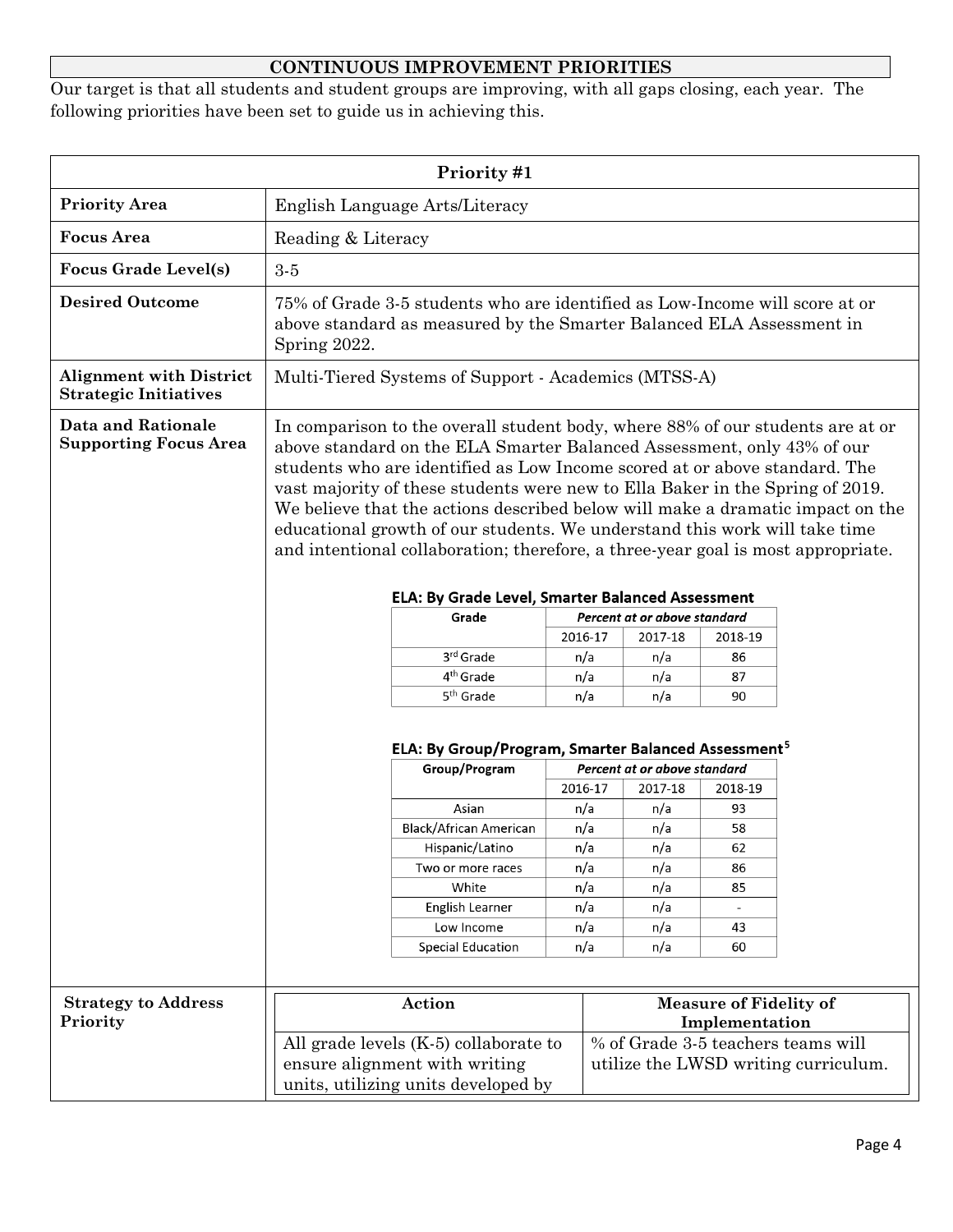| experts within Lake Washington<br>School District.                                                                                                                                                                                                                                                                                                               |                                                                                                                                                                                                                    |
|------------------------------------------------------------------------------------------------------------------------------------------------------------------------------------------------------------------------------------------------------------------------------------------------------------------------------------------------------------------|--------------------------------------------------------------------------------------------------------------------------------------------------------------------------------------------------------------------|
| All teacher teams review scoring<br>rubrics and student exemplars with<br>both the staff and students to<br>calibrate the expectation of at-<br>standard work.                                                                                                                                                                                                   | % of Grade 3-5 teachers teams will<br>calibrate expectations as a grade level<br>and with students.                                                                                                                |
| All grade levels commit to build<br>comfortability and fluency with<br>word-processing and keyboarding<br>skills.                                                                                                                                                                                                                                                | % of Grade 3-5 teachers commit to<br>publishing a minimum of one writing<br>unit using word-processing programs.<br>% of Grade 3-5 teachers will embed<br>keyboarding skills within their literacy<br>instruction. |
| Each grade level will utilize the On-<br><b>Demand Writing Assessments</b><br>provided by Lake Washington<br>School District and the Smarter<br>Balanced IAB (both informational<br>and narrative PT) to track student<br>growth and develop strategies for<br>further instruction. This process will<br>include both pre and post-<br>assessment opportunities. | % of students completing the<br>assessments.                                                                                                                                                                       |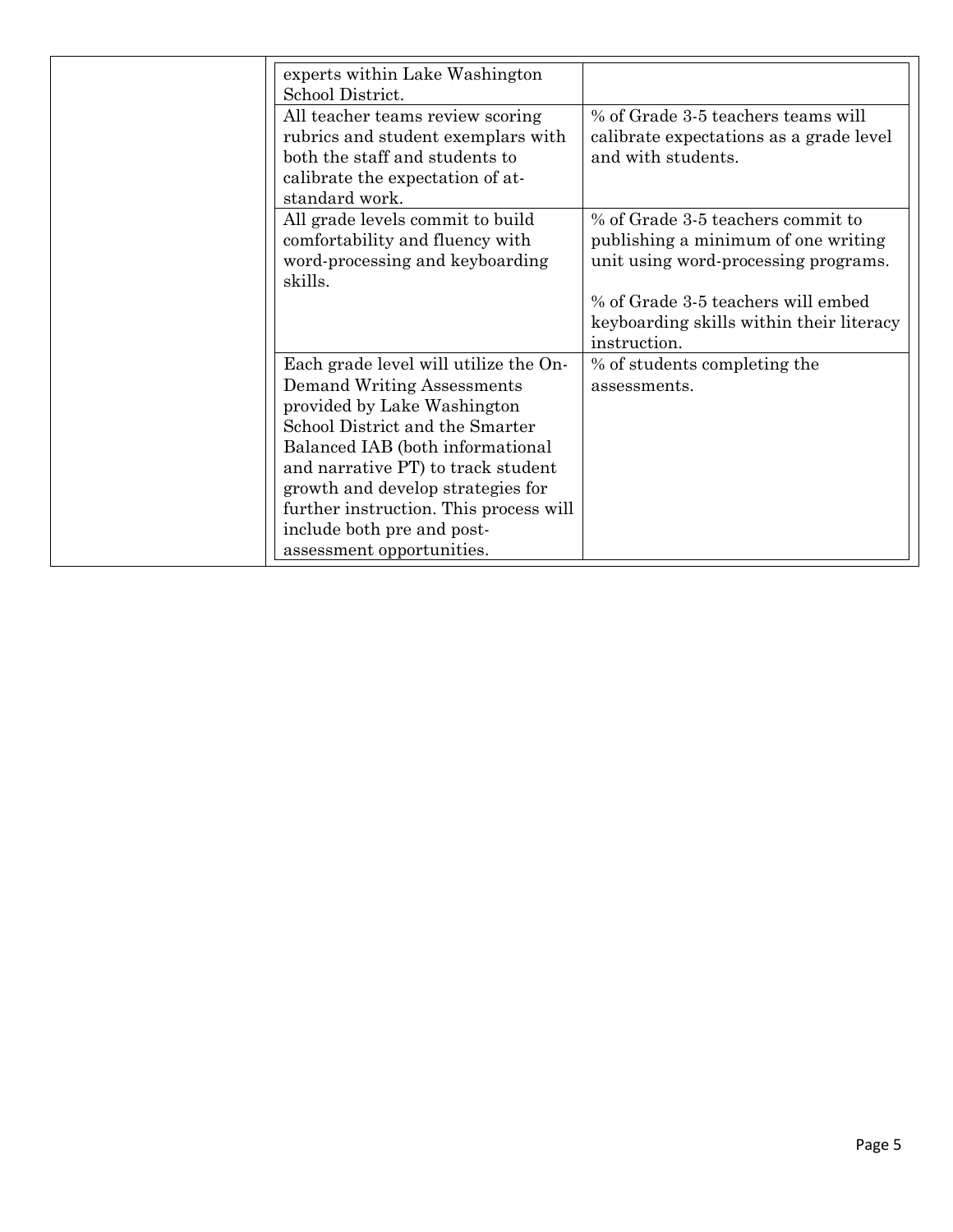| Priority #2                                                    |                                                                                                                                                                                                                                                                                                                                                                                                                                                                                                                                                                          |            |                              |                                |                                                 |
|----------------------------------------------------------------|--------------------------------------------------------------------------------------------------------------------------------------------------------------------------------------------------------------------------------------------------------------------------------------------------------------------------------------------------------------------------------------------------------------------------------------------------------------------------------------------------------------------------------------------------------------------------|------------|------------------------------|--------------------------------|-------------------------------------------------|
| <b>Priority Area</b>                                           | English Language Arts/Literacy                                                                                                                                                                                                                                                                                                                                                                                                                                                                                                                                           |            |                              |                                |                                                 |
| <b>Focus Area</b>                                              | Reading and Literacy                                                                                                                                                                                                                                                                                                                                                                                                                                                                                                                                                     |            |                              |                                |                                                 |
| <b>Focus Grade Level(s)</b>                                    | $K-2$                                                                                                                                                                                                                                                                                                                                                                                                                                                                                                                                                                    |            |                              |                                |                                                 |
| <b>Desired Outcome</b>                                         | 75% of K-2 <sup>nd</sup> Grade students who are identified as Low-Income will score at<br>or above benchmark as measured by the FastBridge Assessment in Spring<br>2022.                                                                                                                                                                                                                                                                                                                                                                                                 |            |                              |                                |                                                 |
| <b>Alignment with District</b><br><b>Strategic Initiatives</b> | Multi-Tiered Systems of Support - Academics (MTSS-A)                                                                                                                                                                                                                                                                                                                                                                                                                                                                                                                     |            |                              |                                |                                                 |
| <b>Data and Rationale</b><br><b>Supporting Focus Area</b>      | In comparison to the overall student body, where 85% of our students are at<br>or above standard on the DIBELS Reading Assessment, only 43% of our<br>students who are identified as Low Income scored at or above standard. The<br>vast majority of these students were new to Ella Baker in the Spring of<br>2019. We believe that the actions described below will make a dramatic<br>impact on the educational growth of our students. We understand this work<br>will take time and intentional collaboration; therefore, a three-year goal is<br>most appropriate. |            |                              |                                |                                                 |
|                                                                | READING: By Grade Level, DIBELS Assessment <sup>3</sup>                                                                                                                                                                                                                                                                                                                                                                                                                                                                                                                  |            | Percent at or above standard |                                |                                                 |
|                                                                | Grade                                                                                                                                                                                                                                                                                                                                                                                                                                                                                                                                                                    | 2016-17    | 2017-18                      | 2018-19                        |                                                 |
|                                                                | Kindergarten                                                                                                                                                                                                                                                                                                                                                                                                                                                                                                                                                             | n/a        | n/a                          | 84                             |                                                 |
|                                                                | $1st$ Grade                                                                                                                                                                                                                                                                                                                                                                                                                                                                                                                                                              | n/a        | n/a                          | 91                             |                                                 |
|                                                                | 2 <sup>nd</sup> Grade<br>n/a<br>n/a<br>80                                                                                                                                                                                                                                                                                                                                                                                                                                                                                                                                |            |                              |                                |                                                 |
|                                                                | <b>READING: By Group/Program, DIBELS Assessment<sup>4</sup></b>                                                                                                                                                                                                                                                                                                                                                                                                                                                                                                          |            |                              |                                |                                                 |
|                                                                | Group/Program                                                                                                                                                                                                                                                                                                                                                                                                                                                                                                                                                            |            | Percent at or above standard |                                |                                                 |
|                                                                |                                                                                                                                                                                                                                                                                                                                                                                                                                                                                                                                                                          | 2016-17    | 2017-18                      | 2018-19                        |                                                 |
|                                                                | Asian<br>Black/African American                                                                                                                                                                                                                                                                                                                                                                                                                                                                                                                                          | n/a<br>n/a | n/a<br>n/a                   | 97<br>$\overline{\phantom{a}}$ |                                                 |
|                                                                | Hispanic/Latino                                                                                                                                                                                                                                                                                                                                                                                                                                                                                                                                                          | n/a        | n/a                          | 67                             |                                                 |
|                                                                | Two or more races                                                                                                                                                                                                                                                                                                                                                                                                                                                                                                                                                        | n/a        | n/a                          | 91                             |                                                 |
|                                                                | White                                                                                                                                                                                                                                                                                                                                                                                                                                                                                                                                                                    | n/a        | n/a                          | 75                             |                                                 |
|                                                                | English Learner                                                                                                                                                                                                                                                                                                                                                                                                                                                                                                                                                          | n/a        | n/a                          | 76                             |                                                 |
|                                                                | Low Income<br>Special Education                                                                                                                                                                                                                                                                                                                                                                                                                                                                                                                                          | n/a<br>n/a | n/a<br>n/a                   | 43<br>60                       |                                                 |
|                                                                |                                                                                                                                                                                                                                                                                                                                                                                                                                                                                                                                                                          |            |                              |                                |                                                 |
| <b>Strategy to Address</b>                                     |                                                                                                                                                                                                                                                                                                                                                                                                                                                                                                                                                                          | Action     |                              |                                | <b>Measure of Fidelity of</b>                   |
| Priority                                                       |                                                                                                                                                                                                                                                                                                                                                                                                                                                                                                                                                                          |            |                              |                                | Implementation                                  |
|                                                                | DIBELS - FastBridge                                                                                                                                                                                                                                                                                                                                                                                                                                                                                                                                                      |            |                              |                                | Assess students three times per                 |
|                                                                |                                                                                                                                                                                                                                                                                                                                                                                                                                                                                                                                                                          |            |                              |                                | year.                                           |
|                                                                | DIBELS -FastBridge                                                                                                                                                                                                                                                                                                                                                                                                                                                                                                                                                       |            |                              |                                | Safety Net progress monitor.                    |
|                                                                | <b>Sheltered Instruction Observation</b>                                                                                                                                                                                                                                                                                                                                                                                                                                                                                                                                 |            |                              |                                | <b>Implementation of Sheltered</b><br>$\bullet$ |
|                                                                | Protocols.                                                                                                                                                                                                                                                                                                                                                                                                                                                                                                                                                               |            |                              |                                | <b>Instruction Observation</b>                  |
|                                                                |                                                                                                                                                                                                                                                                                                                                                                                                                                                                                                                                                                          |            |                              |                                | Protocols strategies by 80% of                  |
|                                                                |                                                                                                                                                                                                                                                                                                                                                                                                                                                                                                                                                                          |            |                              |                                | K-2 teachers as observed                        |
|                                                                |                                                                                                                                                                                                                                                                                                                                                                                                                                                                                                                                                                          |            |                              |                                | during lessons.                                 |
|                                                                |                                                                                                                                                                                                                                                                                                                                                                                                                                                                                                                                                                          |            |                              |                                | Imbedded learning targets<br>$\bullet$          |
|                                                                |                                                                                                                                                                                                                                                                                                                                                                                                                                                                                                                                                                          |            |                              |                                | within formal lesson plans and                  |
|                                                                |                                                                                                                                                                                                                                                                                                                                                                                                                                                                                                                                                                          |            |                              |                                | PBL units.                                      |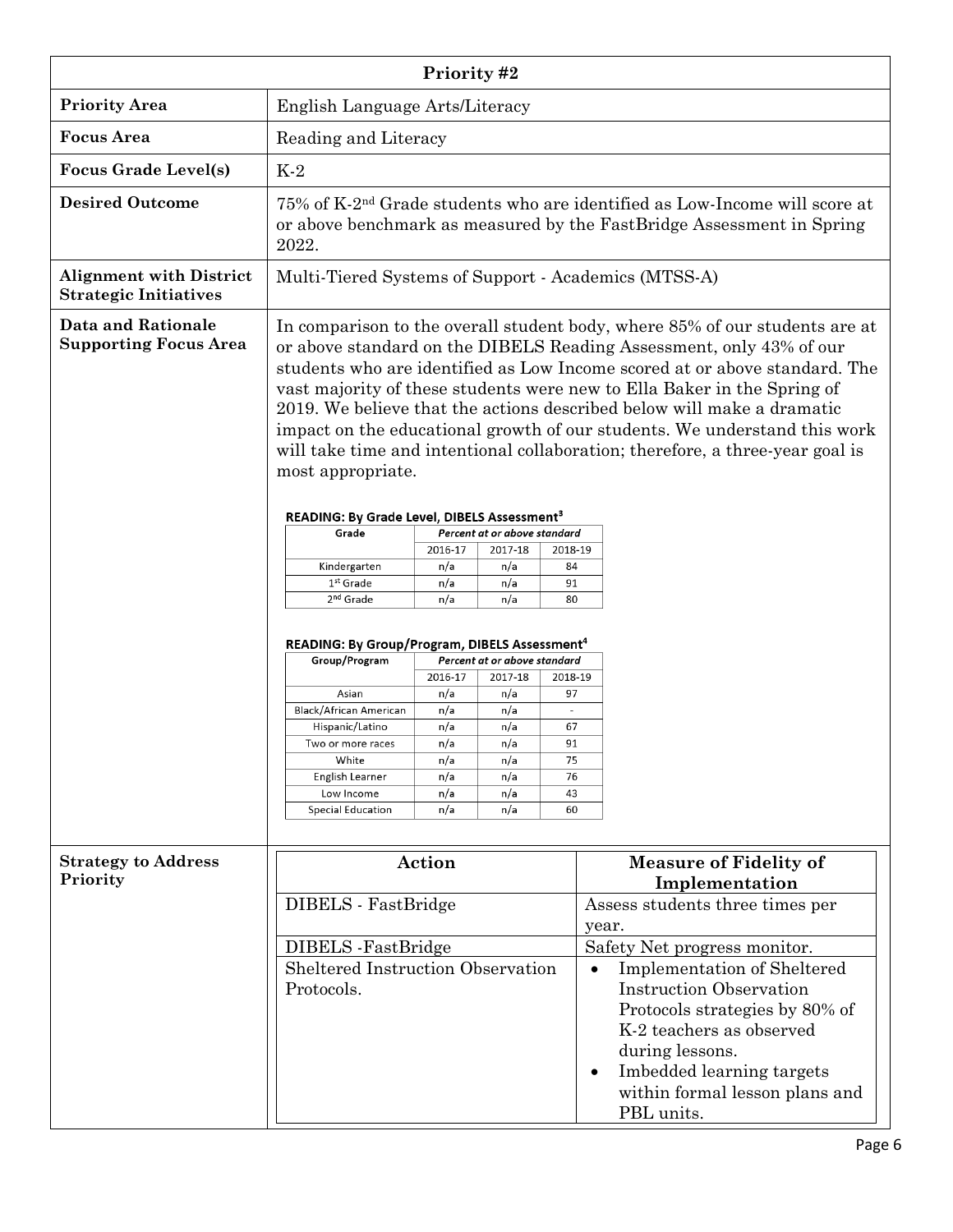|                                         | Intentional, targeted, systematic<br>instruction focusing on<br>foundational reading skills in<br>classroom instruction (small group,<br>one-one, etc.).<br>English Language and Safety Net<br>support groups.<br>Cross Grade level collaboration<br>focusing on implementation,<br>instruction and student growth<br>data. | Self-reflection through<br>$\bullet$<br>formative self/peer<br>assessments.<br><b>PGE Growth Data</b><br>$\bullet$<br><b>DIBELS</b><br>$\bullet$<br>Systematic collaboration three<br>times per year.<br>Systematic collaboration three<br>times per year. |  |
|-----------------------------------------|-----------------------------------------------------------------------------------------------------------------------------------------------------------------------------------------------------------------------------------------------------------------------------------------------------------------------------|------------------------------------------------------------------------------------------------------------------------------------------------------------------------------------------------------------------------------------------------------------|--|
|                                         |                                                                                                                                                                                                                                                                                                                             |                                                                                                                                                                                                                                                            |  |
| <b>Timeline for Focus</b>               | Fall, 2019 - Spring, 2022                                                                                                                                                                                                                                                                                                   |                                                                                                                                                                                                                                                            |  |
| Method(s) to Monitor<br><b>Progress</b> | Baseline was DIBELS. Transitioned to FastBridge 2020. Three times per<br>year. Wonders IRI's to monitor fluency.                                                                                                                                                                                                            |                                                                                                                                                                                                                                                            |  |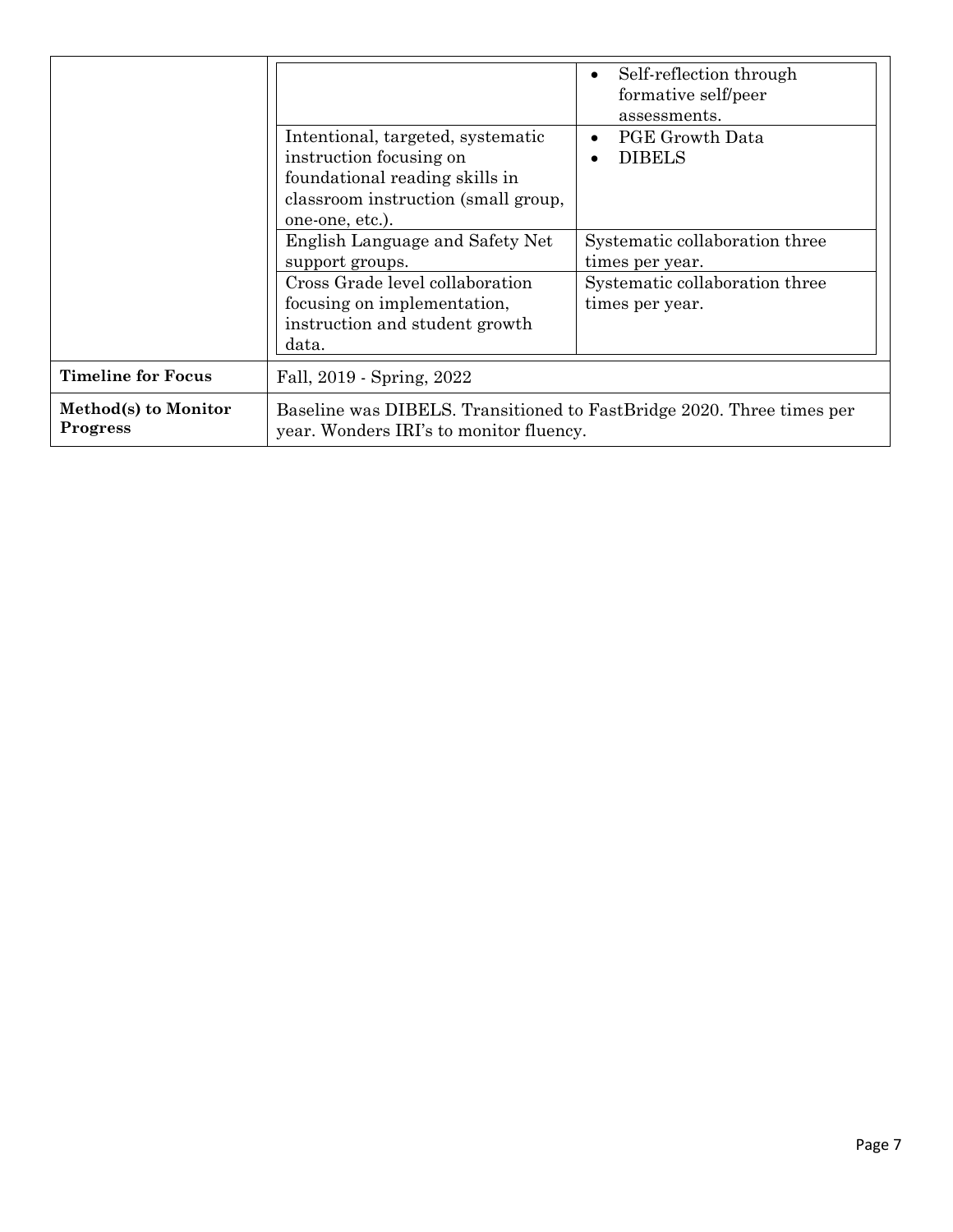| Priority #3                                                    |                                                                                                                                                                                                                                                                                                                                                                                                                                                                                                                                                                                                                                                                                                                                                                                                                                                                                                                                                                                                                                                             |     |    |   |    |
|----------------------------------------------------------------|-------------------------------------------------------------------------------------------------------------------------------------------------------------------------------------------------------------------------------------------------------------------------------------------------------------------------------------------------------------------------------------------------------------------------------------------------------------------------------------------------------------------------------------------------------------------------------------------------------------------------------------------------------------------------------------------------------------------------------------------------------------------------------------------------------------------------------------------------------------------------------------------------------------------------------------------------------------------------------------------------------------------------------------------------------------|-----|----|---|----|
| <b>Priority Area</b>                                           | Social and Emotional                                                                                                                                                                                                                                                                                                                                                                                                                                                                                                                                                                                                                                                                                                                                                                                                                                                                                                                                                                                                                                        |     |    |   |    |
| <b>Focus Area</b>                                              | Sense of Belonging                                                                                                                                                                                                                                                                                                                                                                                                                                                                                                                                                                                                                                                                                                                                                                                                                                                                                                                                                                                                                                          |     |    |   |    |
| <b>Focus Grade Level(s)</b>                                    | $K-5$                                                                                                                                                                                                                                                                                                                                                                                                                                                                                                                                                                                                                                                                                                                                                                                                                                                                                                                                                                                                                                                       |     |    |   |    |
| <b>Desired Outcome</b>                                         | 90% of Grade K-5 students will indicate they have both a sense of belonging<br>and can be themselves at Ella Baker and as measured by Ella Baker SEL<br>Student Survey and Panorama survey in Spring 2022.                                                                                                                                                                                                                                                                                                                                                                                                                                                                                                                                                                                                                                                                                                                                                                                                                                                  |     |    |   |    |
| <b>Alignment with District</b><br><b>Strategic Initiatives</b> | Multi-Tiered Systems of Support - Behavioral, Social and Emotional<br>Support (MTSS-B)                                                                                                                                                                                                                                                                                                                                                                                                                                                                                                                                                                                                                                                                                                                                                                                                                                                                                                                                                                      |     |    |   |    |
| <b>Data and Rationale</b><br><b>Supporting Focus Area</b>      | In Spring of 2019, K-5 students participated in our Ella Baker SEL survey<br>and our LWSD Panorama Survey. In the Panorama Survey, only 65% of our<br>Grade 3-5 students reported a sense of belonging. Only 70% of K-5 students<br>reported that they can be themselves at Ella Baker.<br>Research shows that students who have a sense of belonging and who have<br>positive relationships at school, will be more successful academically and<br>socially. In both student surveys, this area was the lowest percentage,<br>indicating this was a high need for our students because student well-being<br>is critical to their success.<br>As a new school, it is critical to build a strong school culture and a sense of<br>belonging for students, staff and family.<br>We believe that the actions described below will make a dramatic impact on<br>the educational growth of our students. We understand this work will take<br>time; therefore, a three-year goal is most appropriate.<br>Student Survey K-5 (4 question sample) Results 2018-19 |     |    |   |    |
|                                                                | <b>Questions based on our Ella Baker Student Rights</b><br>Yes<br>Sometimes   No<br>Other                                                                                                                                                                                                                                                                                                                                                                                                                                                                                                                                                                                                                                                                                                                                                                                                                                                                                                                                                                   |     |    |   |    |
|                                                                | I love coming to school at Ella Baker.                                                                                                                                                                                                                                                                                                                                                                                                                                                                                                                                                                                                                                                                                                                                                                                                                                                                                                                                                                                                                      | 140 | 55 | 4 | 25 |
|                                                                | I feel safe when I'm at Ella Baker.<br>3<br>39<br>158<br>12                                                                                                                                                                                                                                                                                                                                                                                                                                                                                                                                                                                                                                                                                                                                                                                                                                                                                                                                                                                                 |     |    |   |    |
|                                                                | Adults at school let me know that it is okay for<br>29<br>6<br>$\overline{7}$<br>167<br>me to make mistakes and learn from mistakes<br>at school.                                                                                                                                                                                                                                                                                                                                                                                                                                                                                                                                                                                                                                                                                                                                                                                                                                                                                                           |     |    |   |    |
|                                                                | 49<br>19<br>I can be myself at Ella Baker.<br>135<br>15                                                                                                                                                                                                                                                                                                                                                                                                                                                                                                                                                                                                                                                                                                                                                                                                                                                                                                                                                                                                     |     |    |   |    |
|                                                                | Panorama Survey (3-5) Results from Fall 2018 and Spring 2019                                                                                                                                                                                                                                                                                                                                                                                                                                                                                                                                                                                                                                                                                                                                                                                                                                                                                                                                                                                                |     |    |   |    |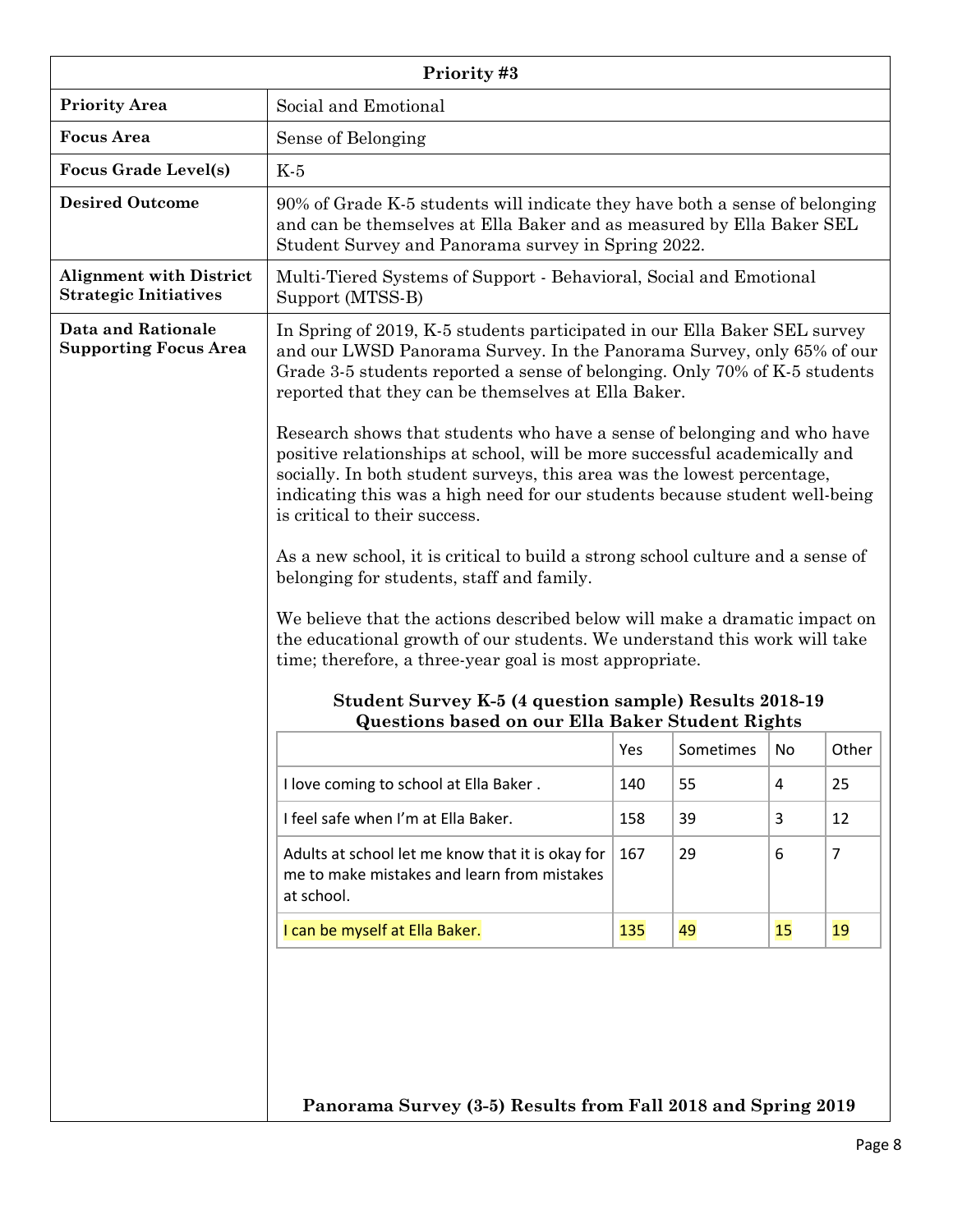|                            | Sense of Belonging - BOY 2018-19                                                                                                       |                                                                                                                                                                                                                                                                                                                                                                                                                 |  |  |
|----------------------------|----------------------------------------------------------------------------------------------------------------------------------------|-----------------------------------------------------------------------------------------------------------------------------------------------------------------------------------------------------------------------------------------------------------------------------------------------------------------------------------------------------------------------------------------------------------------|--|--|
|                            | 26%                                                                                                                                    | 74%                                                                                                                                                                                                                                                                                                                                                                                                             |  |  |
|                            |                                                                                                                                        | Favorable Unfavorable                                                                                                                                                                                                                                                                                                                                                                                           |  |  |
|                            |                                                                                                                                        | Sense of Belonging - EOY 2018-19                                                                                                                                                                                                                                                                                                                                                                                |  |  |
|                            | 35%                                                                                                                                    | 65%                                                                                                                                                                                                                                                                                                                                                                                                             |  |  |
|                            |                                                                                                                                        | Favorable Unfavorable                                                                                                                                                                                                                                                                                                                                                                                           |  |  |
| <b>Strategy to Address</b> | Action                                                                                                                                 | <b>Measure of Fidelity of</b><br>Implementation                                                                                                                                                                                                                                                                                                                                                                 |  |  |
| Priority                   | Teaching the terms "sense of<br>belonging" and "be you." Teach and<br>support our motto "Be Kind. Be<br>Brave. Be You. Be the Change." | 100% of teachers will explicitly<br>teach our motto using common<br>language and literature while<br>reinforcing strategies to help<br>students know their own identity<br>and how to be supportive of others.<br>SEL SIP team will convene twice<br>per year during LEAP to analyze<br>and plan around data. "No"<br>students will be interviewed by<br>SEL team member. Results will be<br>shared with staff. |  |  |
|                            | Focusing on students who voted<br>"no" and "yes" and dive deeper into<br>their "why?"                                                  |                                                                                                                                                                                                                                                                                                                                                                                                                 |  |  |
|                            | At the end of each year, look at<br>mobility data to see how it<br>correlates with sense of belonging.                                 | Admin will analyze data and share<br>with SEL team.                                                                                                                                                                                                                                                                                                                                                             |  |  |
|                            | Create and implement intentional<br>K-5 classroom, Den, and school-<br>wide practices that build a sense of<br>belonging.              | 100% of Classrooms will use an<br>$\bullet$<br>explicit strategy that is<br>implemented daily.<br>100% of Dens will use an<br>$\bullet$<br>explicit strategy monthly.<br>As a school: Staff will build<br>$\bullet$<br>relationships with various<br>students, we will create<br>multiple student leadership                                                                                                    |  |  |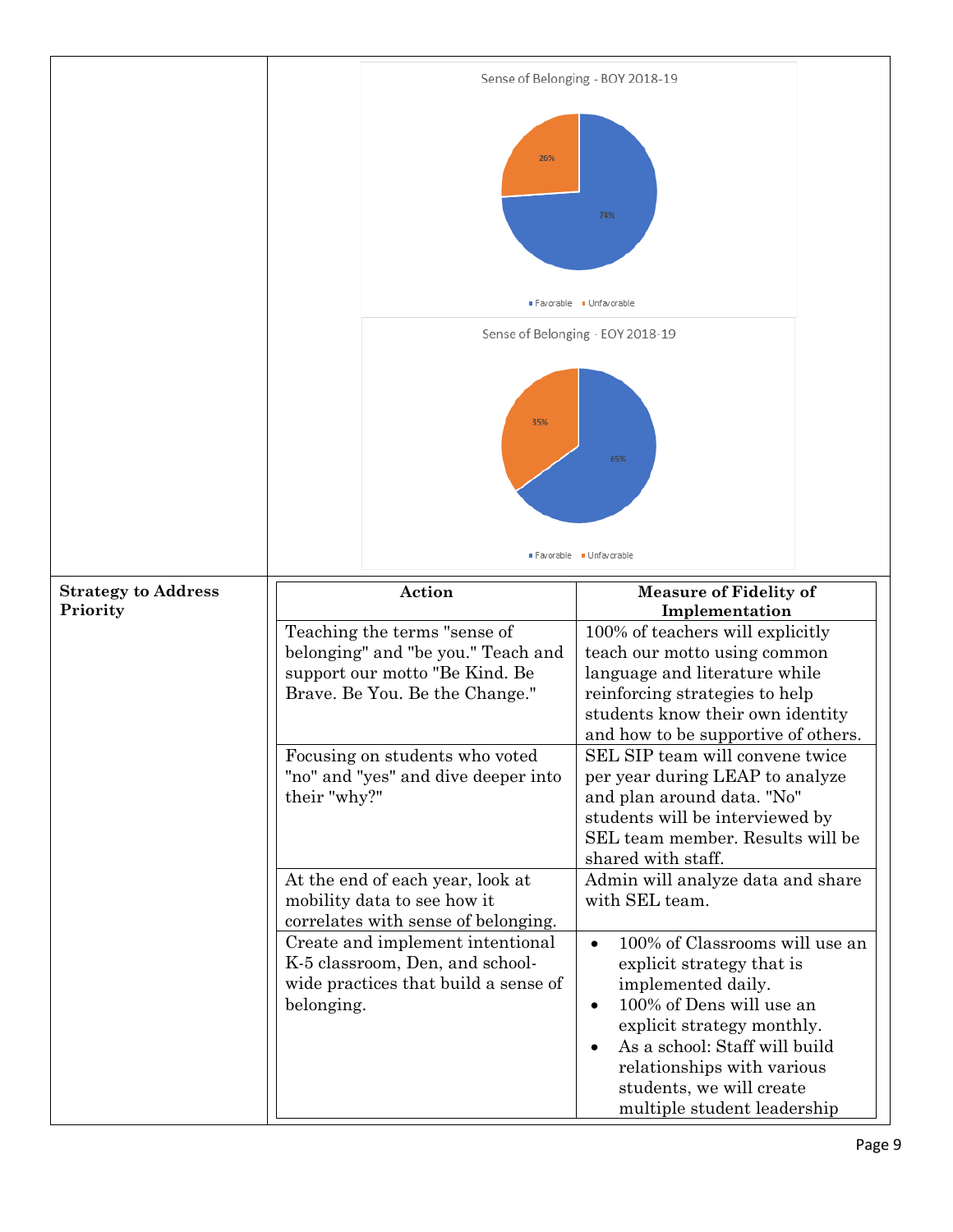|                                         | Create intentional classroom and<br>school-wide practices supporting<br>students to be themselves.<br>Create and implement action steps<br>for new students: Classroom,<br>School-wide and Community<br>outreach. | opportunities and plan three<br>schoolwide events each year:<br>(B.OY. Book, Unity Day)<br>100% of classroom teachers will<br>teach and support "Embracing"<br>Diversity"<br>Develop and implement a three-<br>year plan for new students and<br>families. |  |
|-----------------------------------------|-------------------------------------------------------------------------------------------------------------------------------------------------------------------------------------------------------------------|------------------------------------------------------------------------------------------------------------------------------------------------------------------------------------------------------------------------------------------------------------|--|
|                                         | Create a plan for families in<br>implementing SEL.                                                                                                                                                                | Parent Education Nights around<br>SEL.                                                                                                                                                                                                                     |  |
| <b>Timeline for Focus</b>               | Fall, $2019 -$ Spring, $2022$                                                                                                                                                                                     |                                                                                                                                                                                                                                                            |  |
| Method(s) to Monitor<br><b>Progress</b> | Panorama Fall and Spring Survey<br>Ella Baker SEL annual survey<br>$\bullet$<br><b>Student Interviews</b><br>LEAP meetings to share implementation plans                                                          |                                                                                                                                                                                                                                                            |  |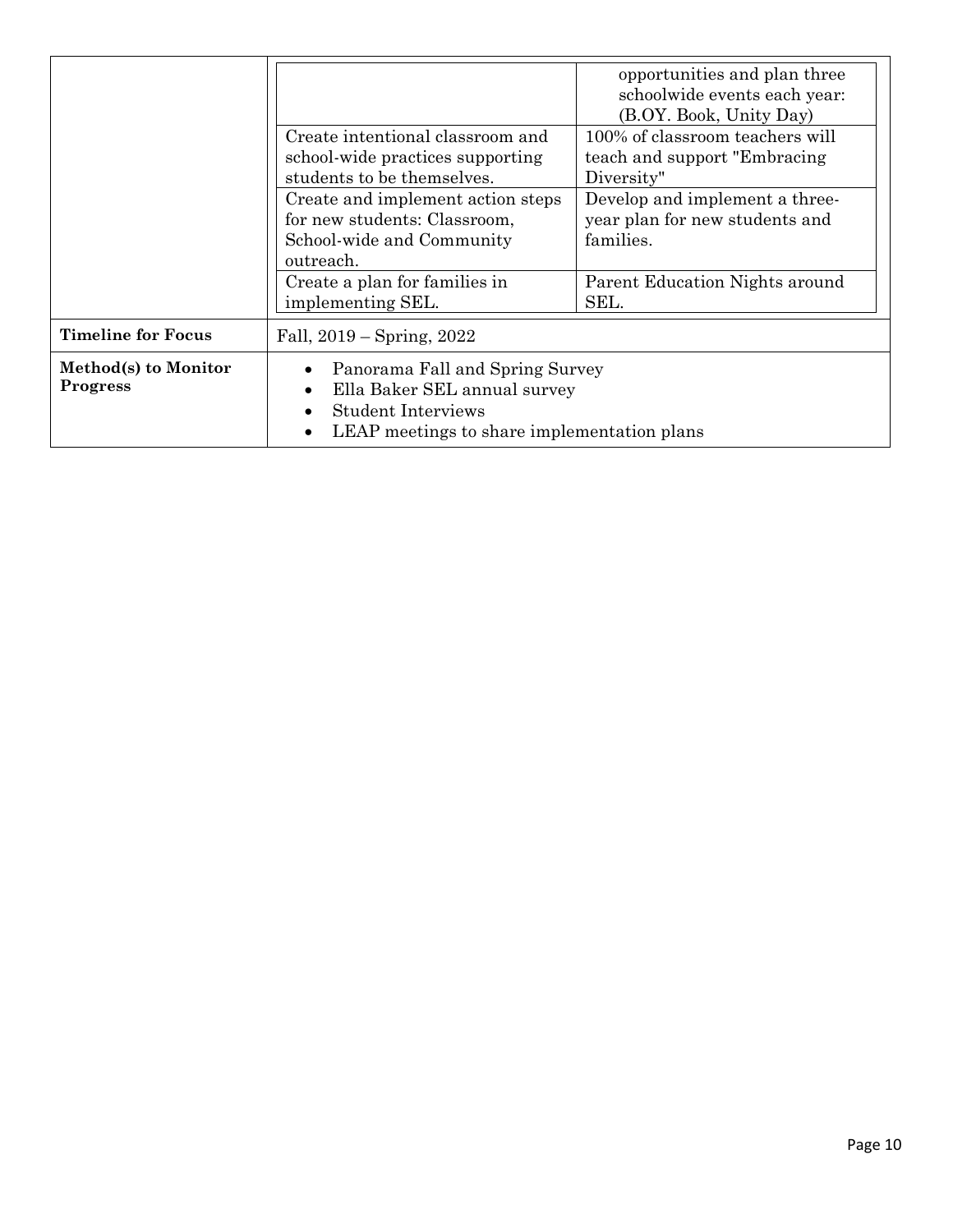| Priority #4                                                       |                                                                                                                                                                                                                                                                                                                                                                                                                                                                                                                        |                                                          |  |  |
|-------------------------------------------------------------------|------------------------------------------------------------------------------------------------------------------------------------------------------------------------------------------------------------------------------------------------------------------------------------------------------------------------------------------------------------------------------------------------------------------------------------------------------------------------------------------------------------------------|----------------------------------------------------------|--|--|
| <b>Priority Area</b>                                              | <b>Supportive Learning Environment</b>                                                                                                                                                                                                                                                                                                                                                                                                                                                                                 |                                                          |  |  |
| <b>Focus</b> Area                                                 | <b>Staff Members Trust One Another</b>                                                                                                                                                                                                                                                                                                                                                                                                                                                                                 |                                                          |  |  |
| <b>Focus Grade</b><br>Level(s)                                    | $K - 5$                                                                                                                                                                                                                                                                                                                                                                                                                                                                                                                |                                                          |  |  |
| <b>Desired Outcome</b>                                            | 90% of staff will agree mostly or completely with the statement "staff members"<br>trust one another" as measured by the Nine Characteristics Survey in Spring 2022.                                                                                                                                                                                                                                                                                                                                                   |                                                          |  |  |
| Alignment with<br><b>District Strategic</b><br><b>Initiatives</b> | Recruitment and Retention & Professional Learning                                                                                                                                                                                                                                                                                                                                                                                                                                                                      |                                                          |  |  |
| <b>Data and Rationale</b><br><b>Supporting Focus</b><br>Area      | Ella Baker is a brand-new school and therefore establishing a strong foundation of<br>trust is paramount in the school's ability to reach its goals. As reported by the 2019<br>Nine Characteristics Survey, 39% of staff completely agree, 39% mostly agree, 18%<br>somewhat agree, and 4% disagree with the statement "staff members trust one<br>another." Our goal is to have a much higher percentage in the "completely agree"<br>category, as well as an overall percentage that "completely and mostly agree". |                                                          |  |  |
| <b>Strategy to Address</b><br>Priority                            | Action                                                                                                                                                                                                                                                                                                                                                                                                                                                                                                                 | <b>Measure of Fidelity of</b><br>Implementation          |  |  |
|                                                                   | Add a staff norm that addresses trust<br>and taking concerns to the source.                                                                                                                                                                                                                                                                                                                                                                                                                                            | % of interactions that follow norms.                     |  |  |
|                                                                   | Establish and follow a conflict resolution<br>process.                                                                                                                                                                                                                                                                                                                                                                                                                                                                 | % of people using process based on<br>EOY survey.        |  |  |
|                                                                   | Engage in professional learning about<br>communication.                                                                                                                                                                                                                                                                                                                                                                                                                                                                | % of staff engaged in professional<br>learning.          |  |  |
|                                                                   | Teachers engage in learning from each<br>other through learning walks.                                                                                                                                                                                                                                                                                                                                                                                                                                                 | % of teachers accessing learning walk<br>opportunities.  |  |  |
|                                                                   | Decision making model reviewed and<br>used to make staff decisions.                                                                                                                                                                                                                                                                                                                                                                                                                                                    | % of decisions that follow the model.                    |  |  |
|                                                                   | Increase positive administrative<br>feedback.                                                                                                                                                                                                                                                                                                                                                                                                                                                                          | % of staff receiving positive<br>instructional feedback. |  |  |
| <b>Timeline for Focus</b>                                         | Fall, 2019 - Spring, 2022                                                                                                                                                                                                                                                                                                                                                                                                                                                                                              |                                                          |  |  |
| Method(s) to<br><b>Monitor Progress</b>                           | Staff survey focused on trust indicators.                                                                                                                                                                                                                                                                                                                                                                                                                                                                              |                                                          |  |  |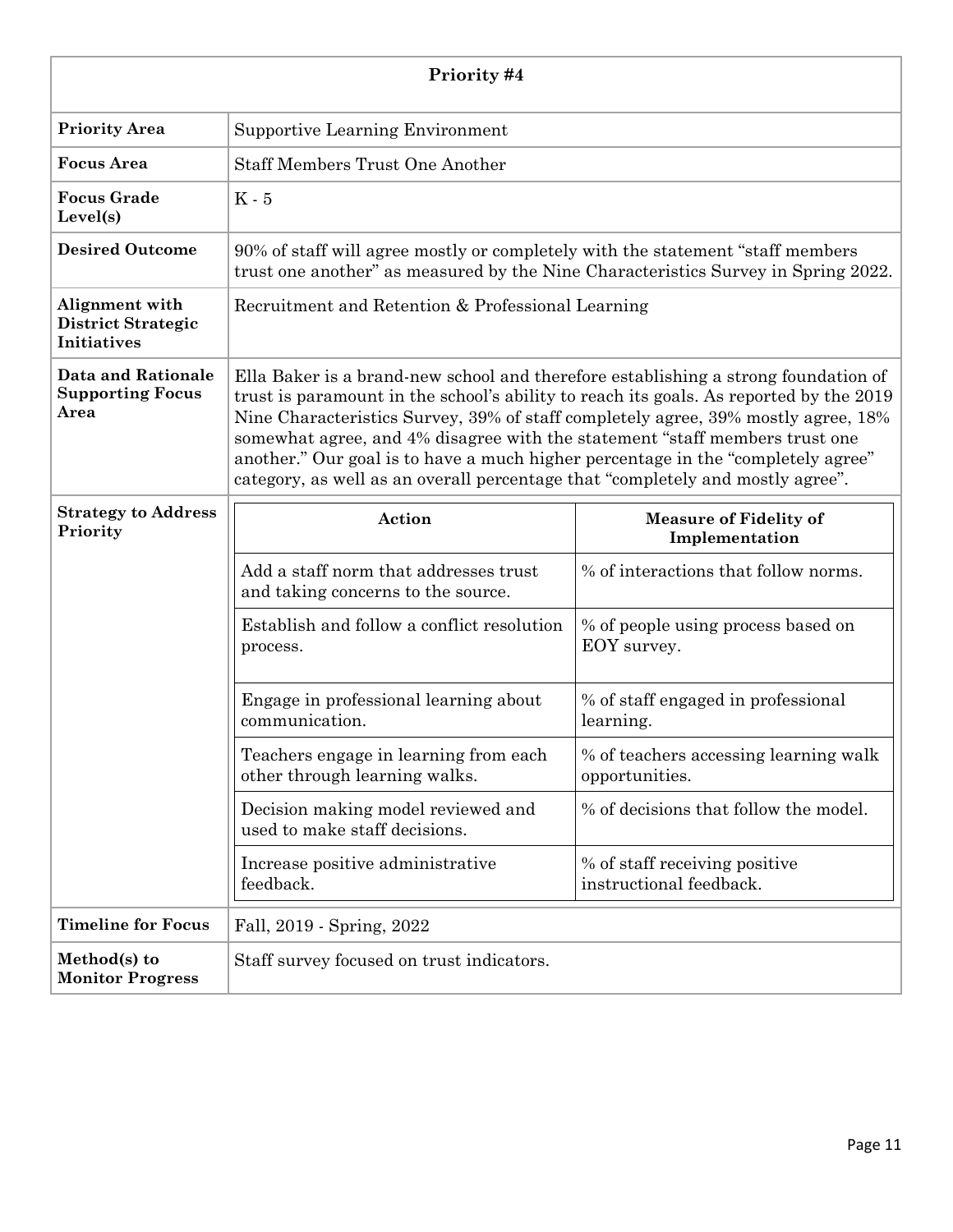# **TECHNOLOGY INTEGRATION PLAN**

The Washington Basic Education Act requires schools to "integrate technology literacy and fluency" in their curriculum. The updated K-12 Educational Technology Learning Standards emphasize the ways technology can be used to amplify and transform learning and teaching.

The Technology Integration Facilitator Program (TIF) and Building Instructional Technology Plan (BIT) provide the structure and funding to support this requirement.

The goals of the TIF program are to support teachers in effectively:

- 1. Integrating the use of core instructional technologies within teaching and learning.
- 2. Utilizing digital tools to enhance the learning process for all students in all classrooms.
- 3. Understanding and applying the Educational Technology Learning Standards across content areas.
- 4. Embedding digital citizenship and media literacy within instruction.

Building administrators work with their Technology Integration Facilitator (TIF) to identify needs based on the TIF program goals and develop the BIT Plan to meet those needs. Beginning and end of year survey data informs the personalization of individual school plans.

Based on Spring data, strategic implementations and OSPI requirements, the BIT Plan will focus on the following:

 $\square$ Digital Citizenship

☒Integrating core instructional technologies

 $\boxtimes$ Utilizing digital tools to enhance learning

☐Applying Ed Tech Learning Standards

 $\square$ Embedding digital citizenship & media literacy

 $\Box$ Teaching digital learning in both traditional and remote learning settings

# **STATE ASSESSMENT PARTICIPATION**

The Every Student Succeeds Act (ESSA) requires that all schools meet at least a 95% participation rate for state assessments for all students as well as each subgroup. Schools that fall below this threshold in any group must include goals and actions the school will take to ensure 95% of students participate. The latest participation rate that has been published by OSPI for the school was for state testing in spring 2019. During that year, the participation rate was met.

Strategies the school is using to meet participation requirements include:

- Common language on the importance of state testing is used by all schools in the district.
- Staff receive training on the administration of state assessments, including the use of supports and accommodations to ensure all students have an equal opportunity to demonstrate learning.
- Make-up testing is provided for students that miss the school's date.
- Test completion lists are monitored by both school testing coordinators and district personnel.
- The district is using the recommended refusal procedures and form developed by the Washington Educational Research Association.